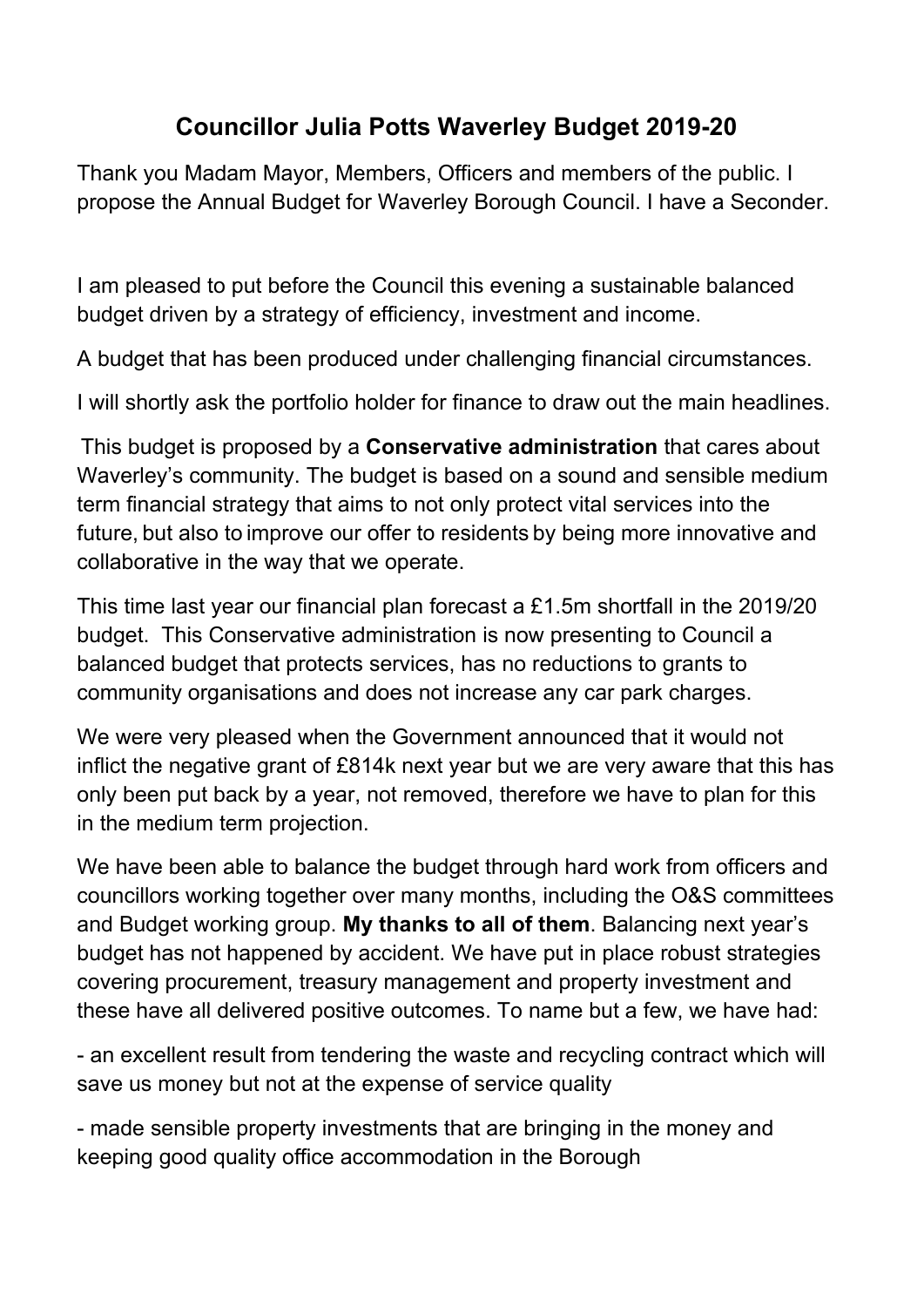- used our cash holding more efficiently to generate more interest income

It would have been easy to raid reserves to get a quick fix budget ahead of the election. **This Conservative administration does not believe in election gimmicks.** This would have been incredibly short sighted given the challenges ahead and would only have stored up problems for the future. We are proposing a council tax increase to help pay for the inflation on our costs. This 2.99% increase equates to approx. 10pence per week for a Band D property.

It would have been easy to cut back on investing in our community facilities around the Borough. But we know that these are used and valued by our residents, our car parks, play areas, parks and leisure centres. But no – we are spending more next year to ensure that these facilities meet our residents' needs. We have agreed a £3.2m investment to improve Farnham and Godalming Leisure Centre and made a commitment for a multi-million pound investment in leisure facilities in Cranligh. We are investing more on our IT and kick starting a major customer service project. We have allocated over £1m to invest on or car parks.

### **The budget does not include arbitory unidentified savings targets. It does not include major redundancy programmes.**

Car park charges – we are not proposing any increases in next year's budget but we have listened to our community, including our local businesses, and we will be undertaking a full review of car park provision in the Borough later this year.

**Turning to the medium term**. Make no mistake, this council is faced with a massive financial challenge. The medium term financial strategy presented in the report tonight shows that without taking any action we would be faced with a £3.8m shortfall in our budget by 2023. Doing nothing is simply not an option.

We have a strategy for addressing this budget shortfall which is robust, prudent and achievable. Our strategy does not rely on uncertain sources of income.

**Now we have a fellow councillor who likes to use achrinims so here's mine for our budget strategy.........................EII**

# **EII = efficiency, investment and income.**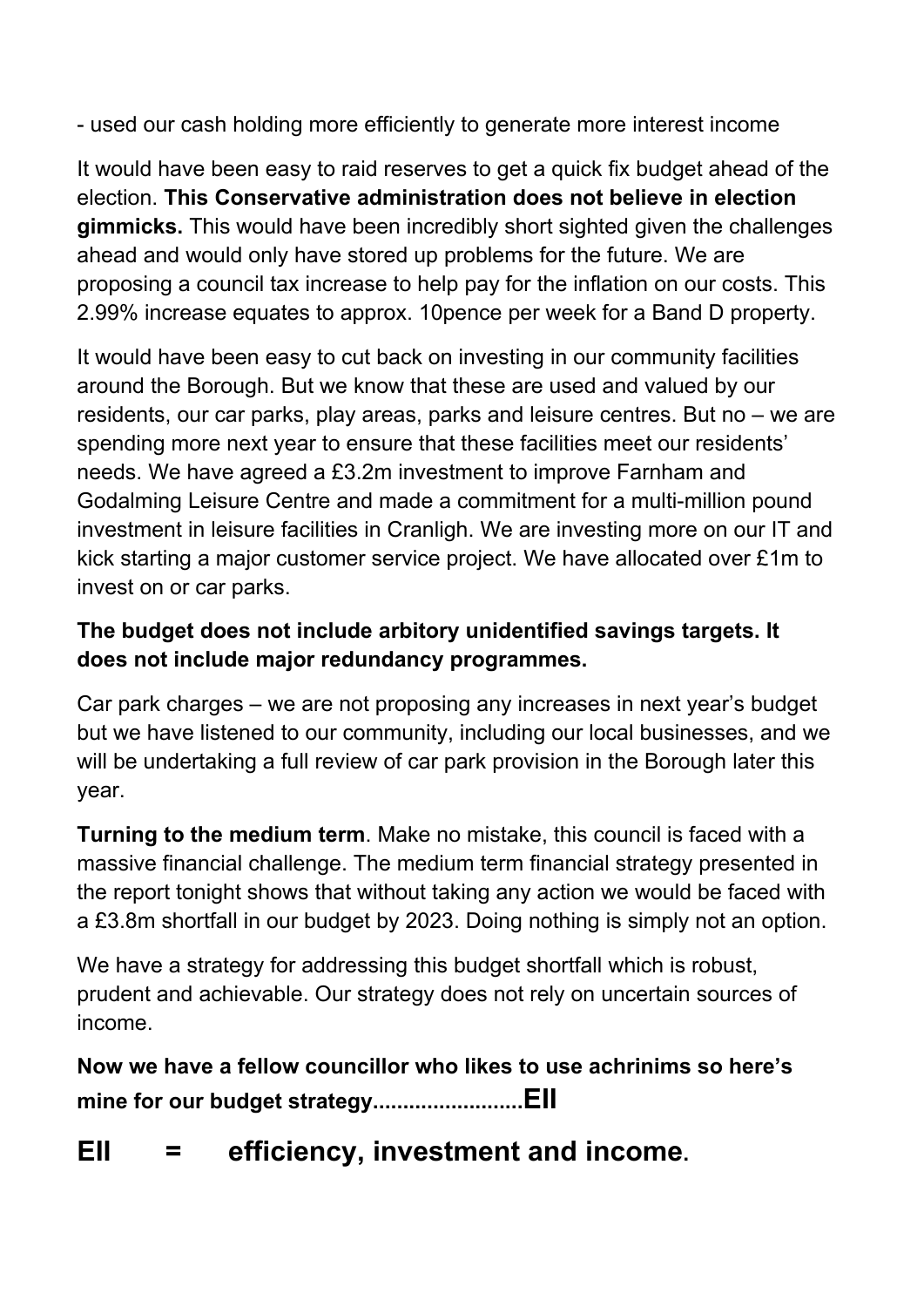-**Efficiency** in the way that we deliver our services including our costs, income and staff resources – our reviews will have the customer at the core.

-**Investment in new and existing assets to generate income**. Acquiring commercial property in a sensible, prudent and proportionate way. We have agreed a new strategy and have made four good acquisitions recently that will bring in £0.75m each year. Importantly, we have agreed to acquire others but not been afraid to walk away when the final deal hasn't been good enough.

**-Investment in our own assets**. Our investment in leisure centres will bring better facilities and much needed income to the council. The Brightwells Farnham regeneration scheme will transform a major part of Farnham town centre, strengthen the local economy and bring income to Waverley when it is complete in 2-3 years time

-We need to look at all sources of income, existing and new. We have listened to the VFM O&S committee and we will be launching a full review of fees and charges in the coming year

### **Turning to housing and the HRA.**

The Council has a £30m a year long term business plan for the operation of its 5000 council homes. The report before Council is an example of excellent joint working between officers, councillors and tenants. Waverley has responded effectively to the government pressure on the business plan which has seen forced 1% rent reductions in each of the last four years, and extensive welfare reforms. We have acted responsibly and managed our costs and revised our investment plans which has put us on a solid footing going forward.

We continue to build new affordable homes for our residents and the report includes nearly £40m of spend on new build projects over the next three years. That is on top of £20m in the last 3 years. There cannot be many other councils in the country building new affordable homes on this scale.

**The report shows that in 2019/20 our housing rents will go down by 1% for the fourth year in a row. We are not proposing to increase garage rents next year.**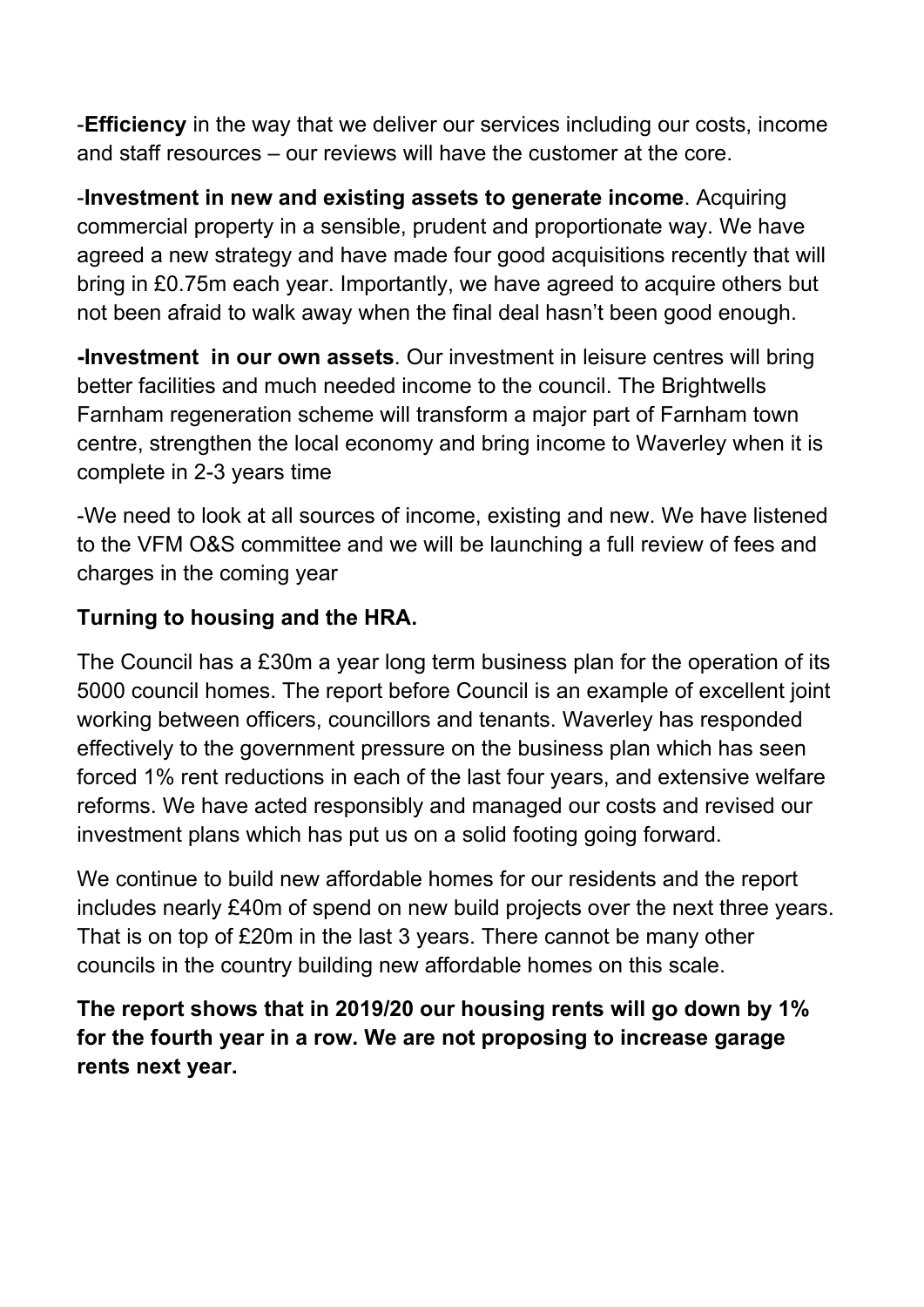#### **I just want to take a moment to reflect on the successes led by, and achieved by, this Conservative administration over the past year:**

CIL – After long consultation and examination stages I'm delighted that this will be in place from 1st March providing funding for much needed infrastructure.

Memorial Hall - £3m multi use community centre opened in the autumn. We could have 'made-do' with a smaller facility but we were ambitious and had a vision for something much more versatile and accessible that could be the new home for the Brightwells Gostrey Centre and Waverley Training services as well as providing an in-demand usable space for the local community.

Wey centre – taken back control of the previously under utilised and under invested in Wey centre in Haslemere and we are working with the local community to make this a community youth hub

Economic development strategy – approved last year providing a platform for supporting and building our local economy including our local businesses

Wey Hill car park – delighted at the Inspector's decision which enables us to make better use of the site in the short term and develop our plans for its long term future

Brightwells – The Bridge that this council rightly insisted on to minimise construction traffic through Farnham town centre is now complete and the development can really start to gather pace

LPP1 – approved in February 2018 – landmark achievement for Waverley after many years without up to date plan etc.

Finally Madam Mayor - my thanks to the O&S committees for their robust scrutiny of the budgets. This is an important part of setting our budget and the reports before you tonight include their comments.

I would like to thank all our Heads of Service, Mr Clark, and the finance team, for their hard work and commitment in delivering both the General Fund & HRA Budget Proposals.